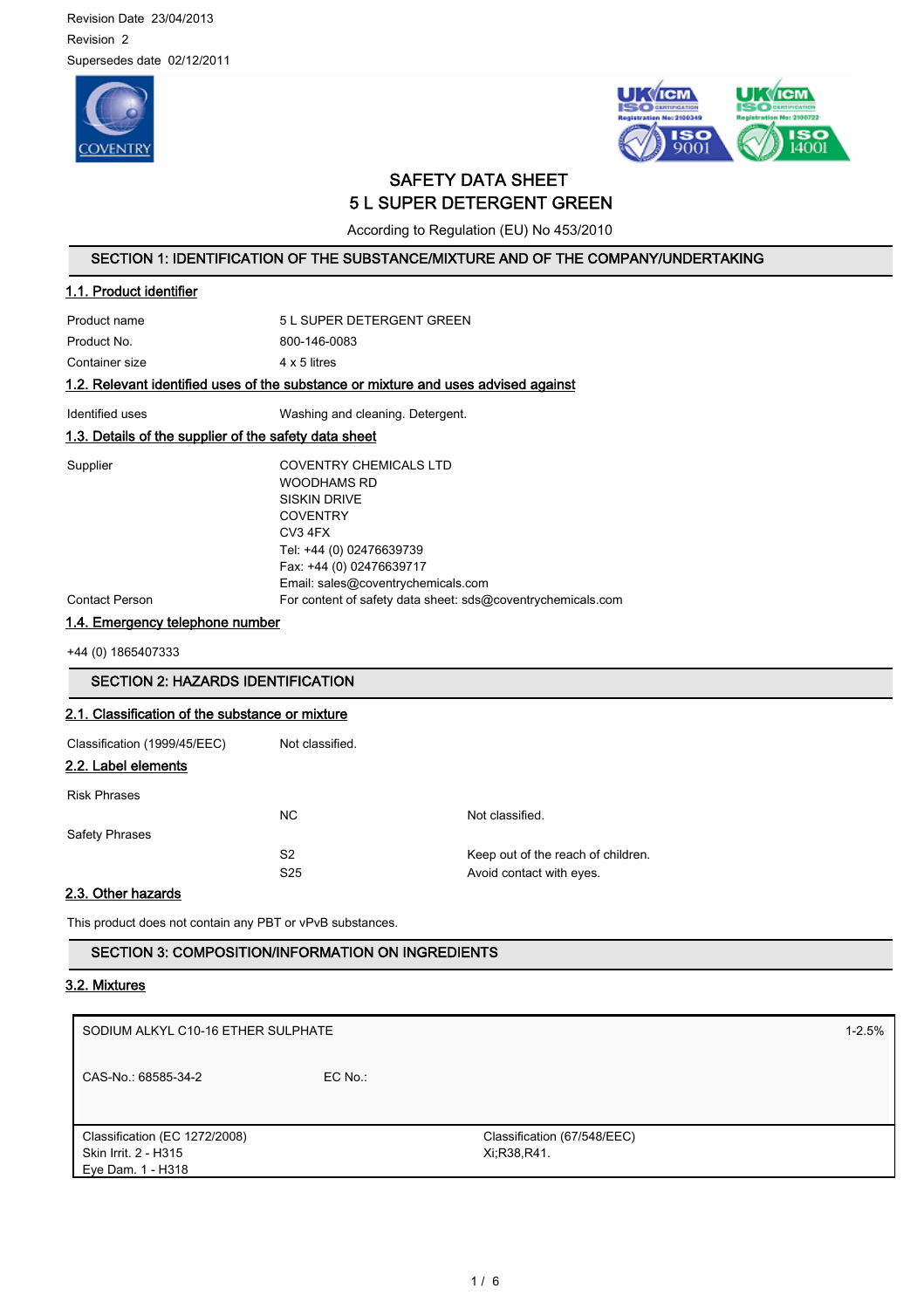# 5 L SUPER DETERGENT GREEN

| SODIUM DODECYL BENZENE SULPHONATE |           |                             | $1 - 2.5%$ |
|-----------------------------------|-----------|-----------------------------|------------|
| CAS-No.: 25155-30-0               | $EC$ No.: |                             |            |
| Classification (EC 1272/2008)     |           | Classification (67/548/EEC) |            |
| Acute Tox. 4 - H302               |           | Xn, R22.                    |            |
| Skin Irrit. 2 - H315              |           | Xi:R38,R41.                 |            |
| Eye Dam. 1 - H318                 |           |                             |            |

The Full Text for all R-Phrases and Hazard Statements are Displayed in Section 16.

# SECTION 4: FIRST AID MEASURES

### 4.1. Description of first aid measures

Inhalation

N/A.

Ingestion

Do not induce vomiting. Immediately rinse mouth and drink plenty of water. Keep person under observation. If person becomes uncomfortable seek hospital and bring these instructions.

Skin contact

Rinse immediately with plenty of water.

Eye contact

Immediately flush with plenty of water for up to 15 minutes. Remove any contact lenses and open eyelids widely. If irritation persists: Seek medical attention and bring along these instructions.

### 4.2. Most important symptoms and effects, both acute and delayed

Skin contact

Prolonged contact may cause redness, irritation and dry skin.

Eye contact

May cause temporary eye irritation.

### 4.3. Indication of any immediate medical attention and special treatment needed

No specific first aid measures noted.

# SECTION 5: FIREFIGHTING MEASURES

### 5.1. Extinguishing media

Extinguishing media

Use fire-extinguishing media appropriate for surrounding materials. Extinguish with foam, carbon dioxide or dry powder.

### 5.2. Special hazards arising from the substance or mixture

Hazardous combustion products

Thermal decomposition or combustion may liberate carbon oxides and other toxic gases or vapours.

# 5.3. Advice for firefighters

Special Fire Fighting Procedures

Keep run-off water out of sewers and water sources. Dike for water control.

Protective equipment for fire-fighters

Self contained breathing apparatus and full protective clothing must be worn in case of fire.

### SECTION 6: ACCIDENTAL RELEASE MEASURES

### 6.1. Personal precautions, protective equipment and emergency procedures

Wear protective clothing as described in Section 8 of this safety data sheet.

### 6.2. Environmental precautions

Contain spillages with sand, earth or any suitable adsorbent material. Collect and dispose of spillage as indicated in section 13. Do not allow to enter drains, sewers or watercourses.

### 6.3. Methods and material for containment and cleaning up

Absorb with sand or other inert absorbent. Transfer to a container for disposal. Flush with plenty of water to clean spillage area.

### 6.4. Reference to other sections

For personal protection, see section 8. See section 11 for additional information on health hazards. For waste disposal, see section 13.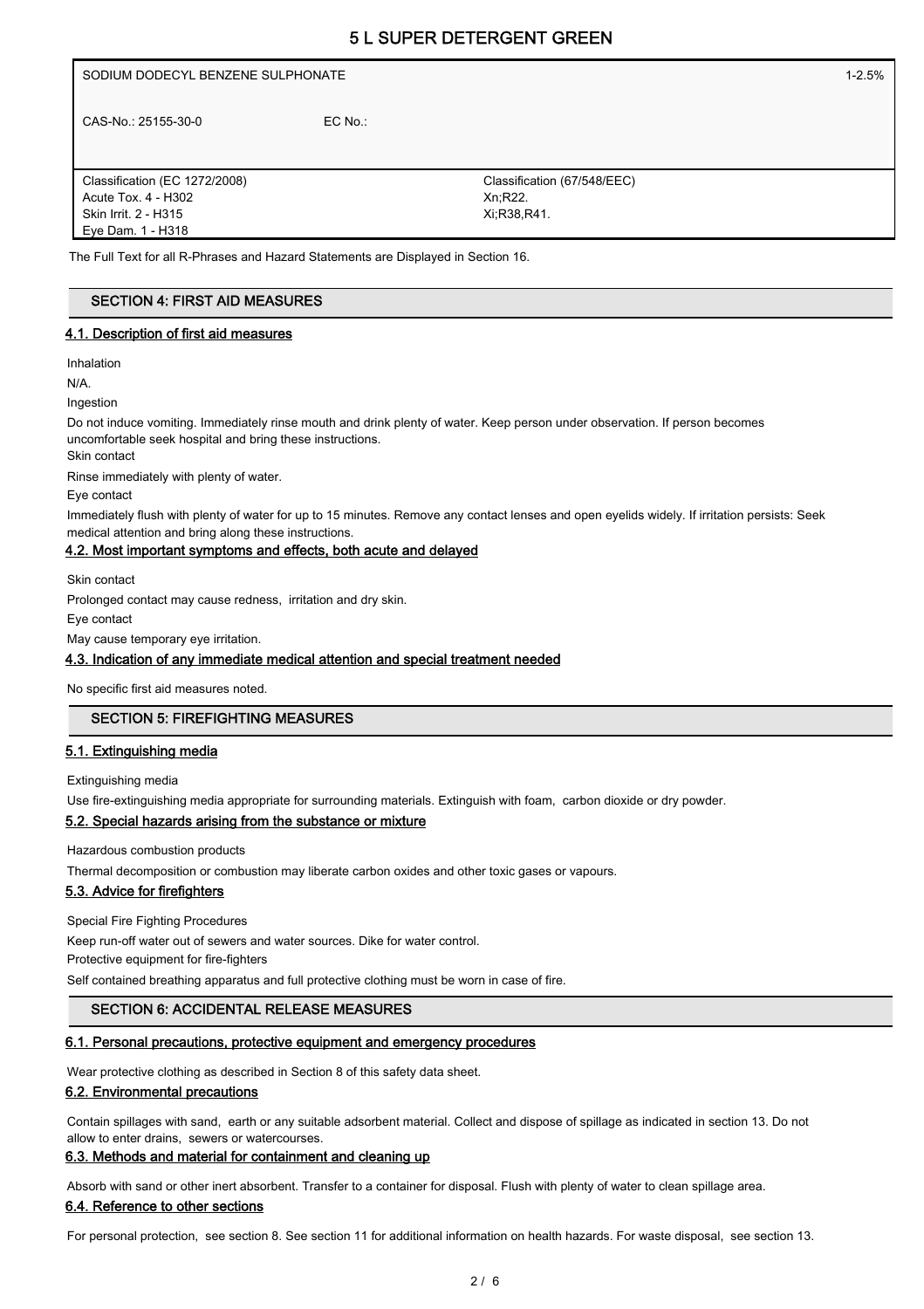# SECTION 7: HANDLING AND STORAGE

# 7.1. Precautions for safe handling

Avoid contact with eyes.

### 7.2. Conditions for safe storage, including any incompatibilities

Store above freezing. Suitable containers: polyethylene.

# 7.3. Specific end use(s)

The identified uses for this product are detailed in Section 1.2.

### SECTION 8: EXPOSURE CONTROLS/PERSONAL PROTECTION

### 8.1. Control parameters

Ingredient Comments

No exposure limits noted for ingredient(s).

# 8.2. Exposure controls

Protective equipment



Engineering measures

Provide adequate ventilation.

Respiratory equipment

Respiratory protection not required.

Hand protection

For prolonged or repeated skin contact use suitable protective gloves. PVC or rubber gloves are recommended.

Eye protection

Wear approved, tight fitting safety glasses where splashing is probable. EN 166

Other Protection

Use barrier creams to prevent skin contact. Wear appropriate clothing to prevent repeated or prolonged skin contact. Hygiene measures

No specific hygiene procedures noted, but good personal hygiene practices are always advisable, especially when working with chemicals. Wash hands after contact. Use appropriate skin cream to prevent drying of skin. Environmental Exposure Controls

Avoid release to the environment. Users should be aware of environmental considerations and their duties under the environmental protection act. Further information may be found on Government websites: www.dti.gov.uk/access/index/htm and www.envirowise.gov.uk.

# SECTION 9: PHYSICAL AND CHEMICAL PROPERTIES

### 9.1. Information on basic physical and chemical properties

|                                         | Clear liquid.     |
|-----------------------------------------|-------------------|
| Appearance                              |                   |
| Colour                                  | Green.            |
| Odour                                   | Mild.             |
| Solubility                              | Soluble in water. |
| Initial boiling point and boiling range |                   |
| Not applicable.                         |                   |
| Melting point $(^{\circ}C)$             |                   |
| Not applicable.                         |                   |
| Relative density                        | 1.022 @20°C       |
| <b>Bulk Density</b>                     |                   |
| Not applicable.                         |                   |
| Vapour density (air=1)                  |                   |
| Not determined.                         |                   |
| Vapour pressure                         |                   |
| Not determined.                         |                   |
| Evaporation rate                        |                   |
| Not determined.                         |                   |
|                                         |                   |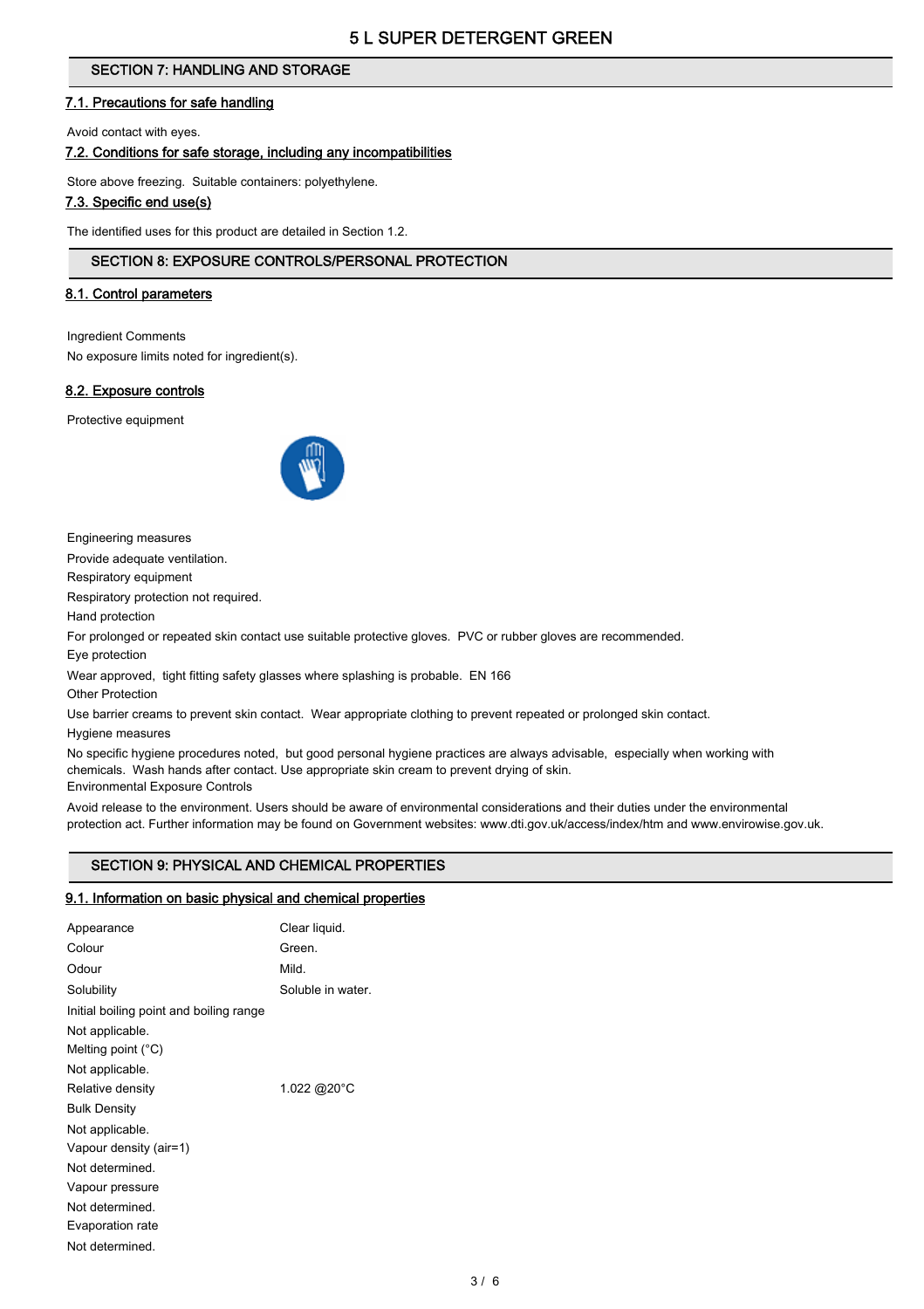# 5 L SUPER DETERGENT GREEN

Evaporation Factor Not applicable. pH-Value, Conc. Solution 7.4 Viscosity Not determined. Solubility Value (G/100G H2O@20°C) Not applicable. Decomposition temperature (°C) Not applicable. Odour Threshold, Lower Not applicable. Odour Threshold, Upper Not applicable. Flash point Not applicable. Auto Ignition Temperature (°C) Not applicable. Explosive properties Not applicable Oxidising properties Not applicable. Comments **Information given concerns the concentrated solution.** 

9.2. Other information

Not relevant

# SECTION 10: STABILITY AND REACTIVITY

### 10.1. Reactivity

No specific reactivity hazards associated with this product.

### 10.2. Chemical stability

Stable under normal temperature conditions.

# 10.3. Possibility of hazardous reactions

Not applicable.

### 10.4. Conditions to avoid

Avoid exposure to high temperatures or direct sunlight.

# 10.5. Incompatible materials

Materials To Avoid No specific, or groups of materials are likely to react to produce a hazardous situation.

10.6. Hazardous decomposition products

Fire creates: Carbon monoxide (CO). Carbon dioxide (CO2).

### SECTION 11: TOXICOLOGICAL INFORMATION

### 11.1. Information on toxicological effects

General information This product has low toxicity. Only large volumes may have adverse impact on human health.

Inhalation No specific health warnings noted.

Ingestion

May irritate and cause stomach pain, vomiting and diarrhoea.

Skin contact Skin irritation is not anticipated when used normally. Repeated exposure may cause skin dryness or cracking. Eye contact

May cause temporary eye irritation.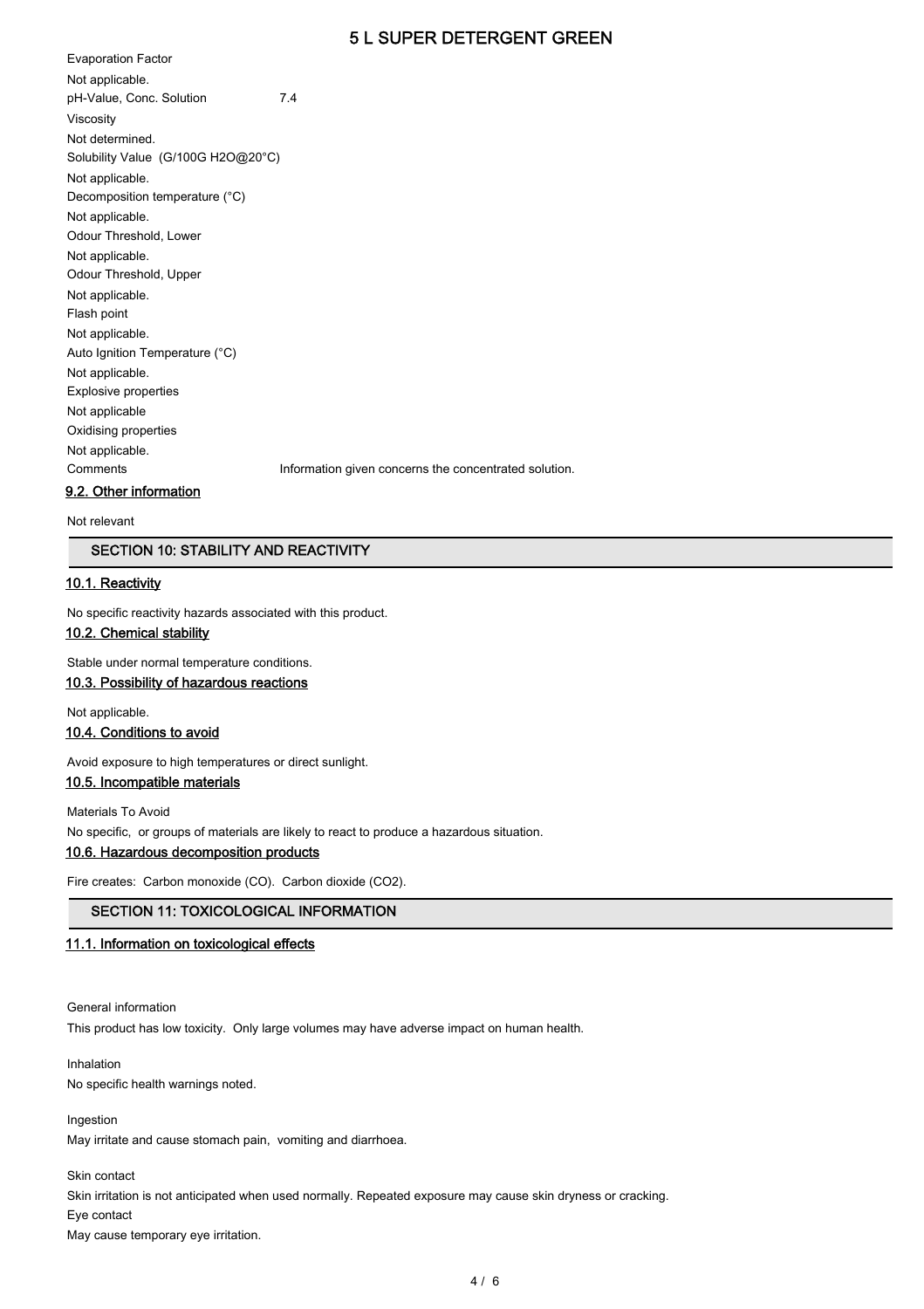# SECTION 12: ECOLOGICAL INFORMATION

#### **Ecotoxicity**

There are no data on the ecotoxicity of this product. Not regarded as dangerous for the environment.

### 12.1. Toxicity

Acute Fish Toxicity Not considered toxic to fish.

### 12.2. Persistence and degradability

#### **Degradability**

There are no data on the degradability of this product. The surfactant(s) contained in this preparation complies(comply) with the biodegradability criteria as laid down in Regulation (EC) No.648/2004 on detergents. Data to support this assertion are held at the disposal of the competent authorities of the Member States and will be made available to them, at their direct request or at the request of a detergent manufacturer.

### 12.3. Bioaccumulative potential

Bioaccumulative potential No data available on bioaccumulation.

### 12.4. Mobility in soil

Mobility: The product is water soluble and may spread in water systems.

### 12.5. Results of PBT and vPvB assessment

This product does not contain any PBT or vPvB substances.

# 12.6. Other adverse effects

None known.

# SECTION 13: DISPOSAL CONSIDERATIONS

General information

Do not discharge into drains, water courses or onto the ground.

### 13.1. Waste treatment methods

Dispose of waste and residues in accordance with local authority requirements. Packaging is recyclable. Wash out containers with water before disposal.

# SECTION 14: TRANSPORT INFORMATION

| Road Transport Notes        | Not Classified  |
|-----------------------------|-----------------|
| <b>Rail Transport Notes</b> | Not classified. |
| Sea Transport Notes         | Not classified. |
| Air Transport Notes         | Not classified. |

### 14.1. UN number

- 14.2. UN proper shipping name
- 14.3. Transport hazard class(es)
- 14.4. Packing group
- 14.5. Environmental hazards
- 14.6. Special precautions for user

# 14.7. Transport in bulk according to Annex II of MARPOL73/78 and the IBC Code

# SECTION 15: REGULATORY INFORMATION